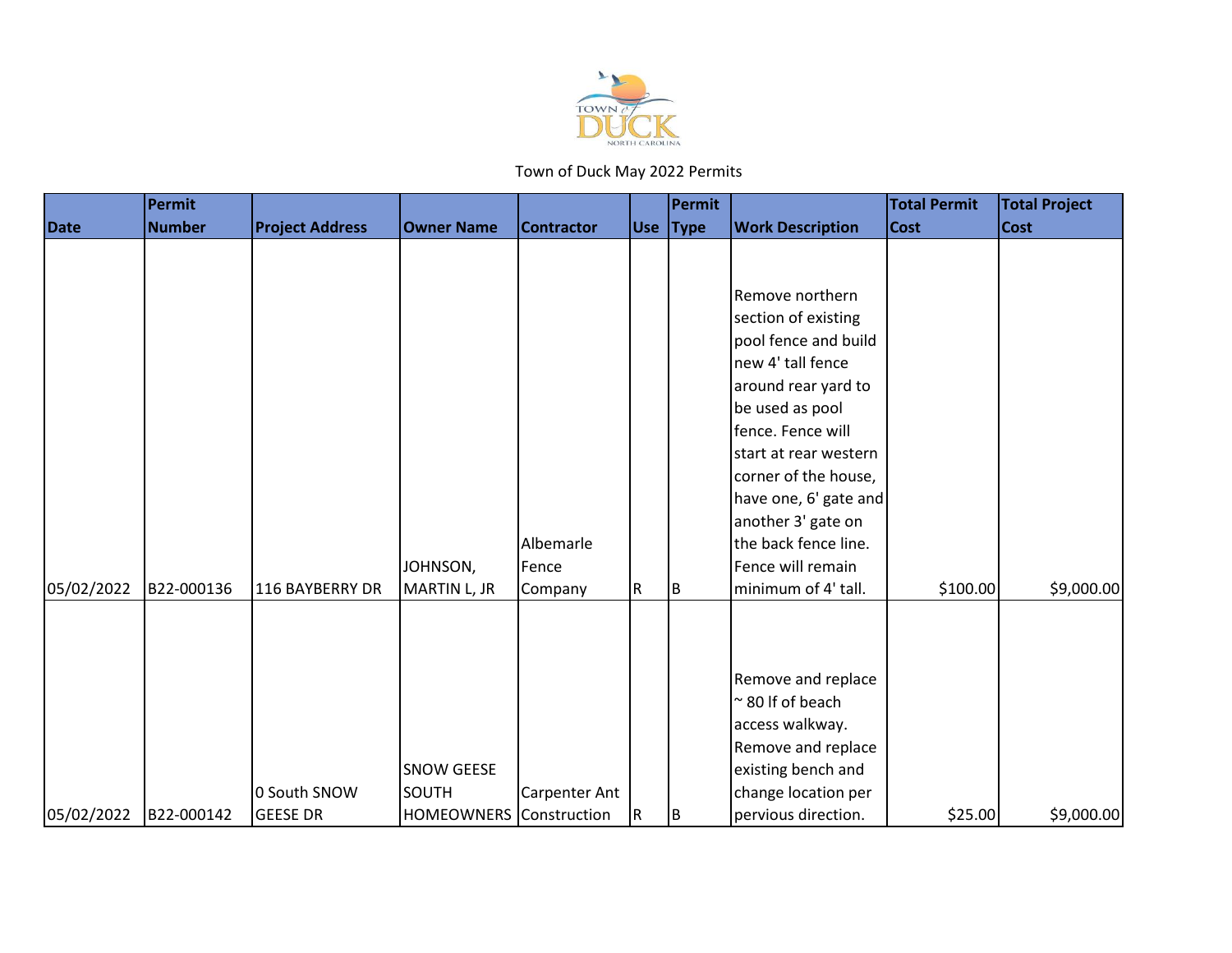

|            |             |                              |                     |                     |             |    | Replace existing       |          |             |
|------------|-------------|------------------------------|---------------------|---------------------|-------------|----|------------------------|----------|-------------|
|            |             |                              |                     |                     |             |    | HVAC heat pump         |          |             |
|            |             |                              | <b>NORTHPOINT</b>   |                     |             |    | with a new Carrier     |          |             |
|            |             |                              | <b>ASSOCIATION</b>  |                     |             |    | 2.5 ton 14 SEER heat   |          |             |
| 05/02/2022 | TR22-000107 | 124 DIANNE ST                | <b>INC</b>          | <b>Gil Anderson</b> | R.          | M  | pump only              | \$130.00 | \$5,395.00  |
|            |             |                              |                     |                     |             |    | Replace existing       |          |             |
|            |             |                              |                     |                     |             |    | HVAC system with       |          |             |
|            |             |                              |                     |                     |             |    | new Carrier 2.5 ton    |          |             |
|            |             | 172 SCHOONER                 |                     |                     |             |    | 14 SEER heat pump      |          |             |
| 05/02/2022 | TR22-000108 | <b>RIDGE DR</b>              | <b>REES, AUBREY</b> | Gil Anderson        | R.          | Iм | and air handler        | \$160.00 | \$8,210.00  |
|            |             |                              |                     |                     |             |    |                        |          |             |
|            |             |                              |                     |                     |             |    | Replacement of 3ton    |          |             |
|            |             |                              |                     |                     |             |    | air handler and hp.    |          |             |
|            |             |                              |                     |                     |             |    | Reuse existing hp      |          |             |
|            |             |                              |                     |                     |             |    | stand, duct work,      |          |             |
|            |             |                              | <b>BARRIER</b>      |                     |             |    | lineset and electrical |          |             |
|            |             |                              | <b>ISLAND</b>       |                     |             |    | connection. Install 3  |          |             |
| 05/03/2022 | TR22-000113 | <b>1245 DUCK</b>             | <b>STATION INC</b>  | Lee Guthrie         | C           | Iм | ton 14 SEER Trane.     | \$160.00 | \$7,000.00  |
|            |             |                              | <b>BROITMAN,</b>    |                     |             |    | Install of 11.78kw pv  |          |             |
| 05/03/2022 | TR22-000097 | 1158 DUCK RD                 | <b>JEFFREY</b>      | <b>Brian Miller</b> | $\mathsf R$ | E  | solar system on roof   | \$100.00 | \$33,573.00 |
|            |             |                              |                     |                     |             |    |                        |          |             |
|            |             |                              |                     |                     |             |    | Add lights and ceiling |          |             |
|            |             |                              |                     |                     |             |    | fan in bedrooms and    |          |             |
|            |             |                              |                     |                     |             |    | living room. Add       |          |             |
|            |             |                              |                     |                     |             |    | washer and dryer       |          |             |
|            |             |                              |                     |                     |             |    | power. Power for       |          |             |
|            |             |                              |                     |                     |             |    | two bathrooms          |          |             |
|            |             |                              | DORF,               |                     |             |    | which are being        |          |             |
| 05/03/2022 |             | TR22-000103 134 2F PLOVER DR | MATTHEW             | Paul Bredell        | R.          | E  | remodeled.             | \$130.00 | \$1,500.00  |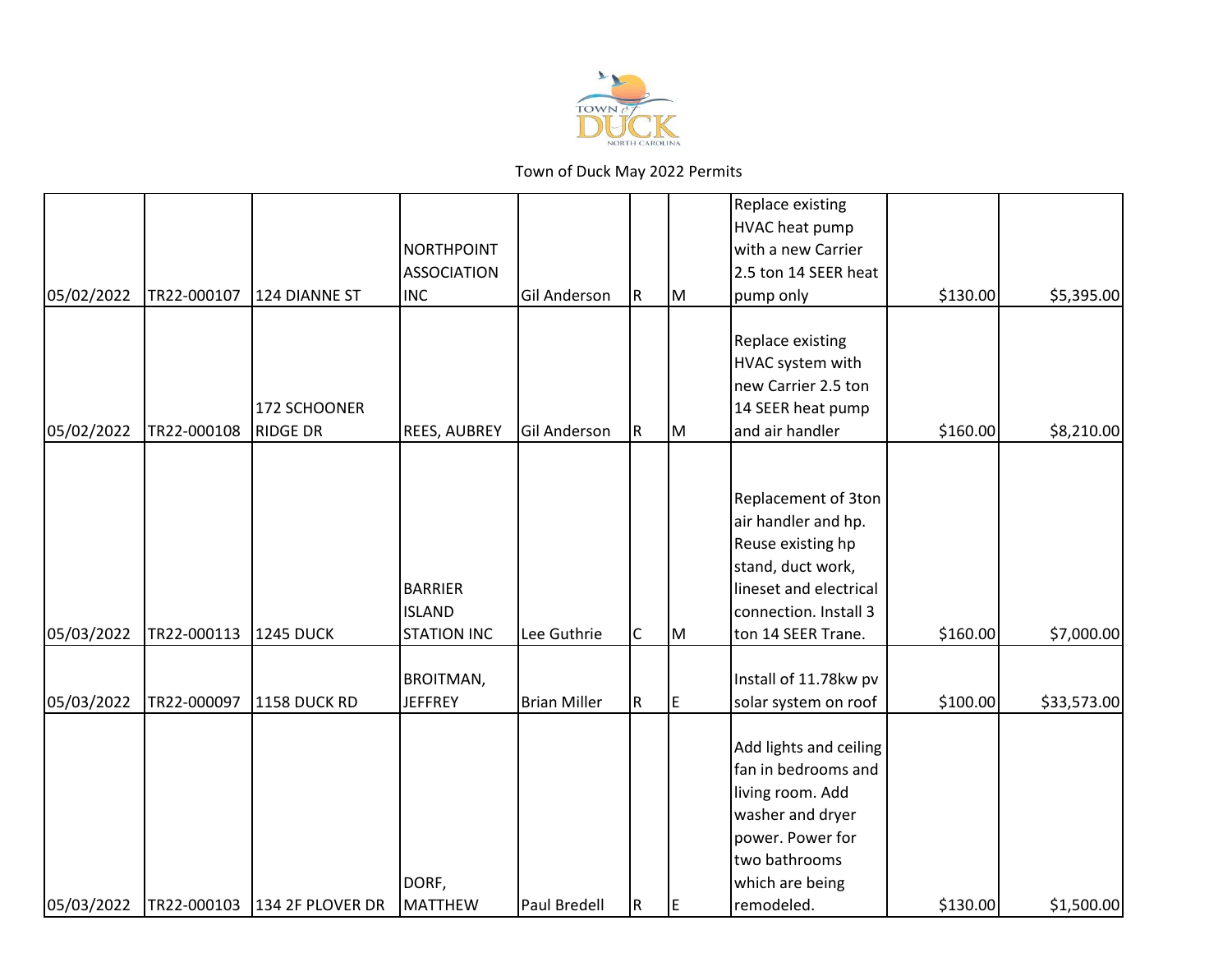

|            |            |                                        | SILLER, GEORGE Fence                                | Albemarle                                         |           |     | Remove existing pool<br>fence and install new<br>vinyl fence near<br>property lines.<br>Includes removal of<br>brush and dead<br>shrubs along new  |          |             |
|------------|------------|----------------------------------------|-----------------------------------------------------|---------------------------------------------------|-----------|-----|----------------------------------------------------------------------------------------------------------------------------------------------------|----------|-------------|
| 05/03/2022 | B22-000149 | 122 FOUR SEASONS   F JR                |                                                     | Company                                           | R         | B   | proposed fence line.                                                                                                                               | \$100.00 | \$19,000.00 |
| 05/03/2022 | B22-000106 | 1318 DUCK RD                           | <b>PORTSIDE</b><br><b>PROPERTY</b><br><b>OWNERS</b> | Barrett &<br>Haber LLC dba<br>Emanuelson &<br>Dad | R         | İΒ. | Replace 42 house<br>pilings for 10 Units.<br>Units A-J                                                                                             | \$200.00 | \$31,500.00 |
| 05/04/2022 | B22-000140 | 126 SCARBOROUGH PECORARO,<br><b>LN</b> | <b>THOMAS A</b>                                     | Macko OBX<br>Construction,<br>Inc.                | R         | B   | Reconstruct existing<br>entry stair system to<br>match existing<br>dimensions. Install<br>w/ Trex.                                                 | \$110.00 | \$10,000.00 |
| 05/06/2022 | B22-000147 | 145 PLOVER                             | BELLINGHAM,<br><b>JOHN D</b>                        | Davis Brothers<br>Construction,<br>Inc.           | ${\sf R}$ | B   | Remove and replace<br>exterior stairs and<br>hand railings on<br>western side of<br>house. Includes<br>removal and<br>replacement of<br>stringers. | \$110.00 | \$1,800.00  |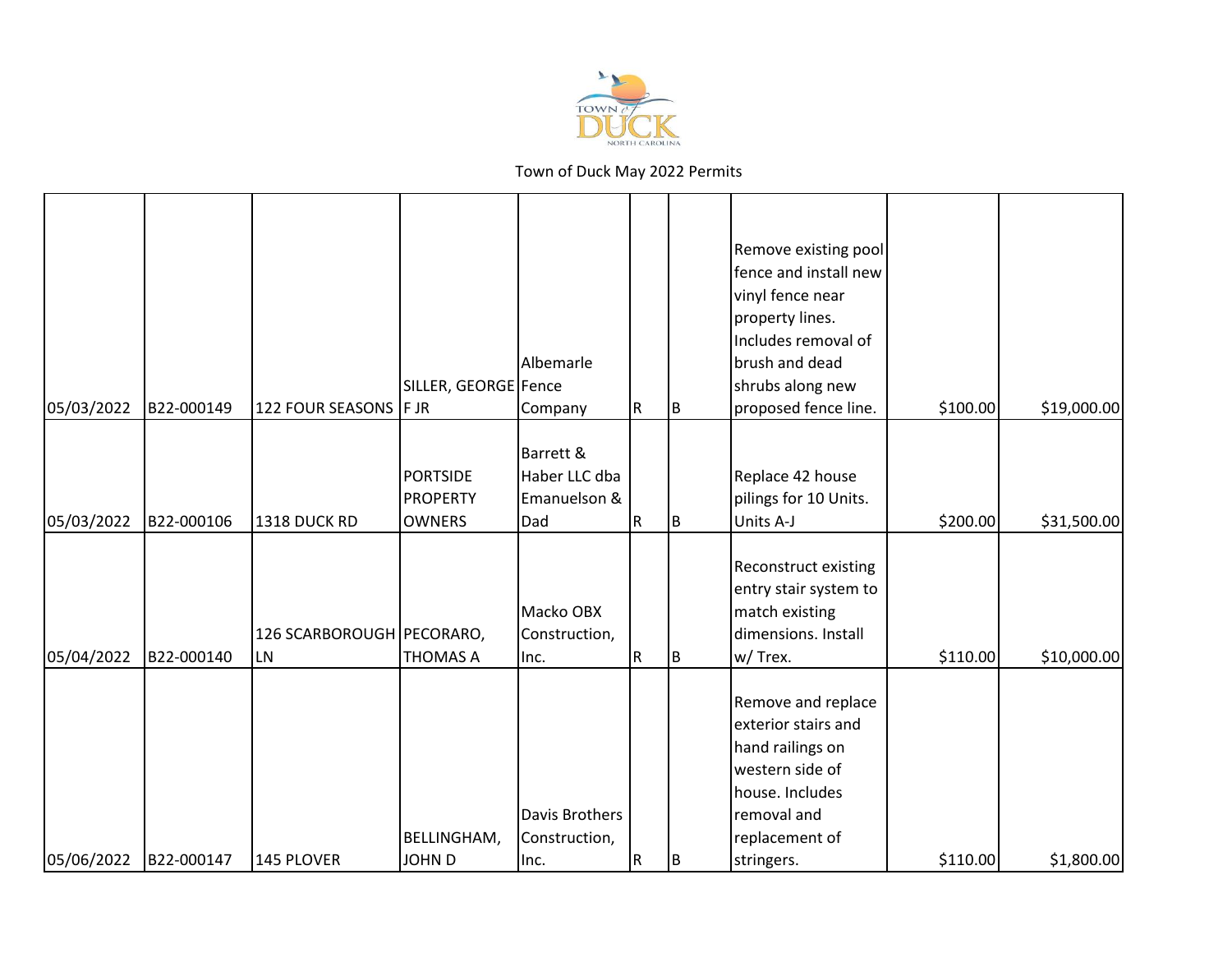

|            |             |                                |                             |                    |             |    | Removal and<br>replacement of<br>handrails, pickets<br>and built in benches<br>on all existing decks<br>around home.<br>Recoat decks with<br>Line-X, repair rotted<br>areas as needed.<br>Joists will be<br>modified on large<br>deck to provide<br>slope for run-off |          |             |
|------------|-------------|--------------------------------|-----------------------------|--------------------|-------------|----|-----------------------------------------------------------------------------------------------------------------------------------------------------------------------------------------------------------------------------------------------------------------------|----------|-------------|
| 05/06/2022 | B22-000148  | 163 VICTORIA CT                | <b>K/B DUCK LLC</b>         | <b>Grant Smith</b> | R           | ΙB | away from home.                                                                                                                                                                                                                                                       | \$100.00 | \$27,975.00 |
|            |             | 117 A204 SEA                   | HANSON,                     |                    |             |    | Replace existing<br>system with a 1.5<br>ton split system heat<br>pump and air                                                                                                                                                                                        |          |             |
| 05/06/2022 | TR22-000115 | <b>COLONY DR</b>               | <b>RICHARD B</b>            | Joe Simpson        | $\mathsf R$ | IМ | handler                                                                                                                                                                                                                                                               | \$160.00 | \$9,420.00  |
| 05/06/2022 | TR22-000111 | 132 POTESKEET DR               | HOLTE, JOHN A Linda Burgess |                    | IR.         | M  | Installing Heat Pump                                                                                                                                                                                                                                                  | \$130.00 | \$4,332.00  |
|            |             |                                |                             | Brian              |             |    | Replace Hvac with 14<br>seer 3 ton Daikin<br>airhandler and                                                                                                                                                                                                           |          |             |
| 05/06/2022 |             | TR22-000114   1245 218 DUCK RD | GEISE, IAN                  | McDonald           | $\mathsf R$ | IМ | heatpump                                                                                                                                                                                                                                                              | \$160.00 | \$5,655.00  |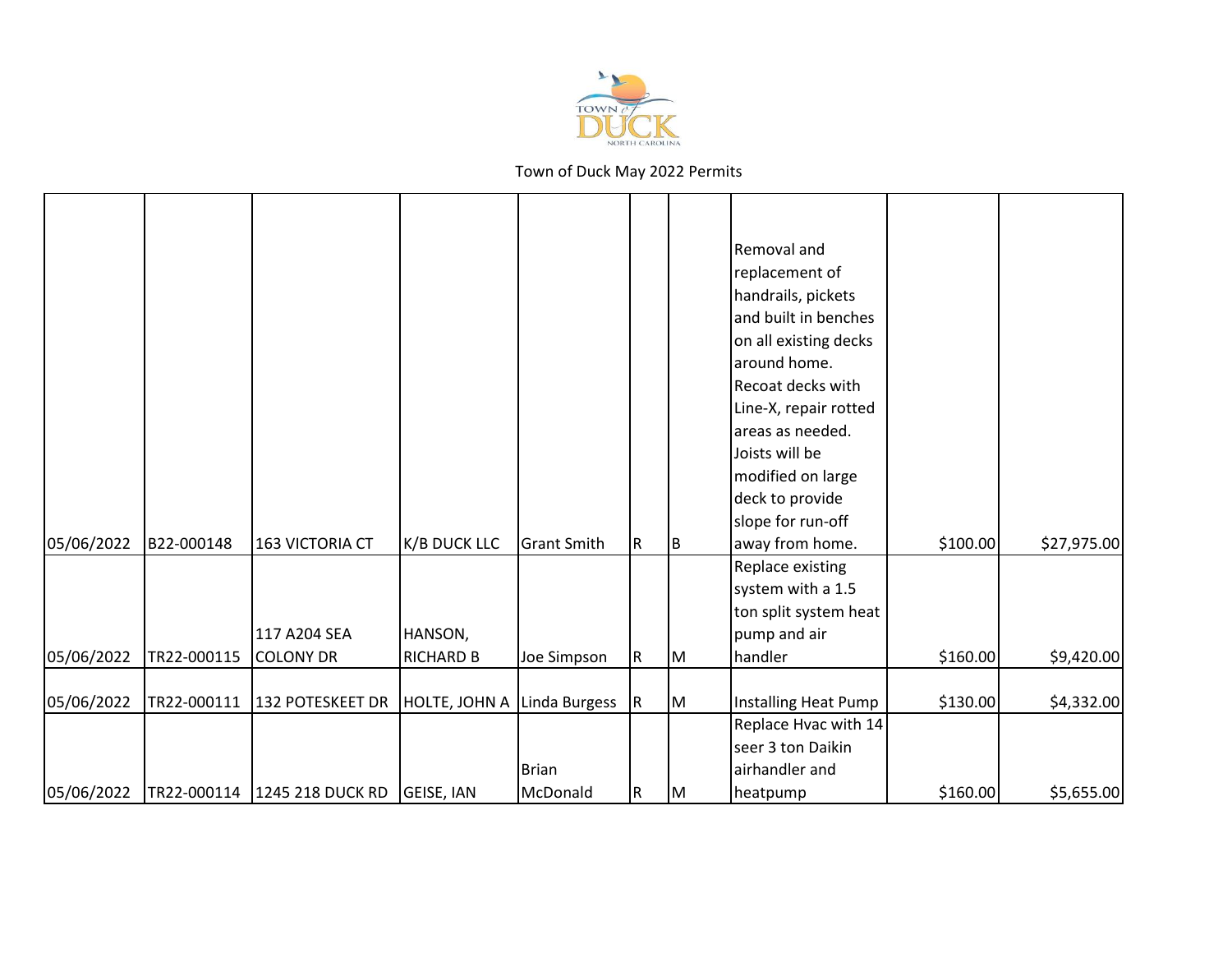

| 05/10/2022 | TR22-000116 | 1264 DUCK RD    | KOTCH, JOHN S     | <b>Lloyd Charles</b><br>Journigan | R           | Iм | Replace heat pump<br>system with 5 ton 14<br><b>SEER American</b><br>Standard indoor/<br>outdoor heat pump<br>system | \$160.00 | \$7,600.00 |
|------------|-------------|-----------------|-------------------|-----------------------------------|-------------|----|----------------------------------------------------------------------------------------------------------------------|----------|------------|
|            |             |                 |                   |                                   |             |    |                                                                                                                      |          |            |
|            |             |                 |                   |                                   |             |    | Addendum to permit                                                                                                   |          |            |
|            |             |                 |                   |                                   |             |    | B21-0036 to extend                                                                                                   |          |            |
|            |             |                 |                   |                                   |             |    | east/west portion of                                                                                                 |          |            |
|            |             |                 |                   |                                   |             |    | deck additional 4                                                                                                    |          |            |
|            |             |                 |                   |                                   |             |    | feet to be total                                                                                                     |          |            |
|            |             |                 |                   |                                   |             |    | length of 12 feet.                                                                                                   |          |            |
|            |             |                 |                   |                                   |             |    | And to include a                                                                                                     |          |            |
|            |             |                 |                   |                                   |             |    | cantilevered portion                                                                                                 |          |            |
|            |             |                 |                   |                                   |             |    | on the north ends,                                                                                                   |          |            |
|            |             |                 |                   |                                   |             |    | and to the east of                                                                                                   |          |            |
| 05/10/2022 | B22-000152  | 117 DUNE RD     | LOTZE, ROBERT     |                                   | $\mathsf R$ | IΒ | the stairs.                                                                                                          | \$100.00 | \$500.00   |
|            |             |                 |                   |                                   |             |    | Replace Hvac with 14                                                                                                 |          |            |
|            |             |                 |                   |                                   |             |    | seer 2 ton Carrier                                                                                                   |          |            |
|            |             | 101 SCHOONER    |                   | <b>Brian</b>                      |             |    | airhandler and                                                                                                       |          |            |
| 05/12/2022 | TR22-000120 | <b>RIDGE DR</b> | OLSEN, CLARK      | McDonald                          | $\mathsf R$ | Iм | heatpump                                                                                                             | \$160.00 | \$8,248.00 |
|            |             |                 |                   |                                   |             |    | SINGLE C/O-TRANE                                                                                                     |          |            |
|            |             |                 | FITZPATRICK,      |                                   |             |    | 16 SEER 3.5 TON H/P                                                                                                  |          |            |
|            |             |                 | <b>LAURA S</b>    |                                   |             |    | <b>SYSTEM THAT</b>                                                                                                   |          |            |
|            |             | 122 SANDY RIDGE | <b>TRUSTEE OF</b> | Douglas                           |             |    | SERVICES THE MID                                                                                                     |          |            |
| 05/13/2022 | TR22-000117 | <b>RD</b>       | <b>THE</b>        | Wakeley                           | R.          | Iм | <b>LVL</b>                                                                                                           | \$160.00 | \$8,619.00 |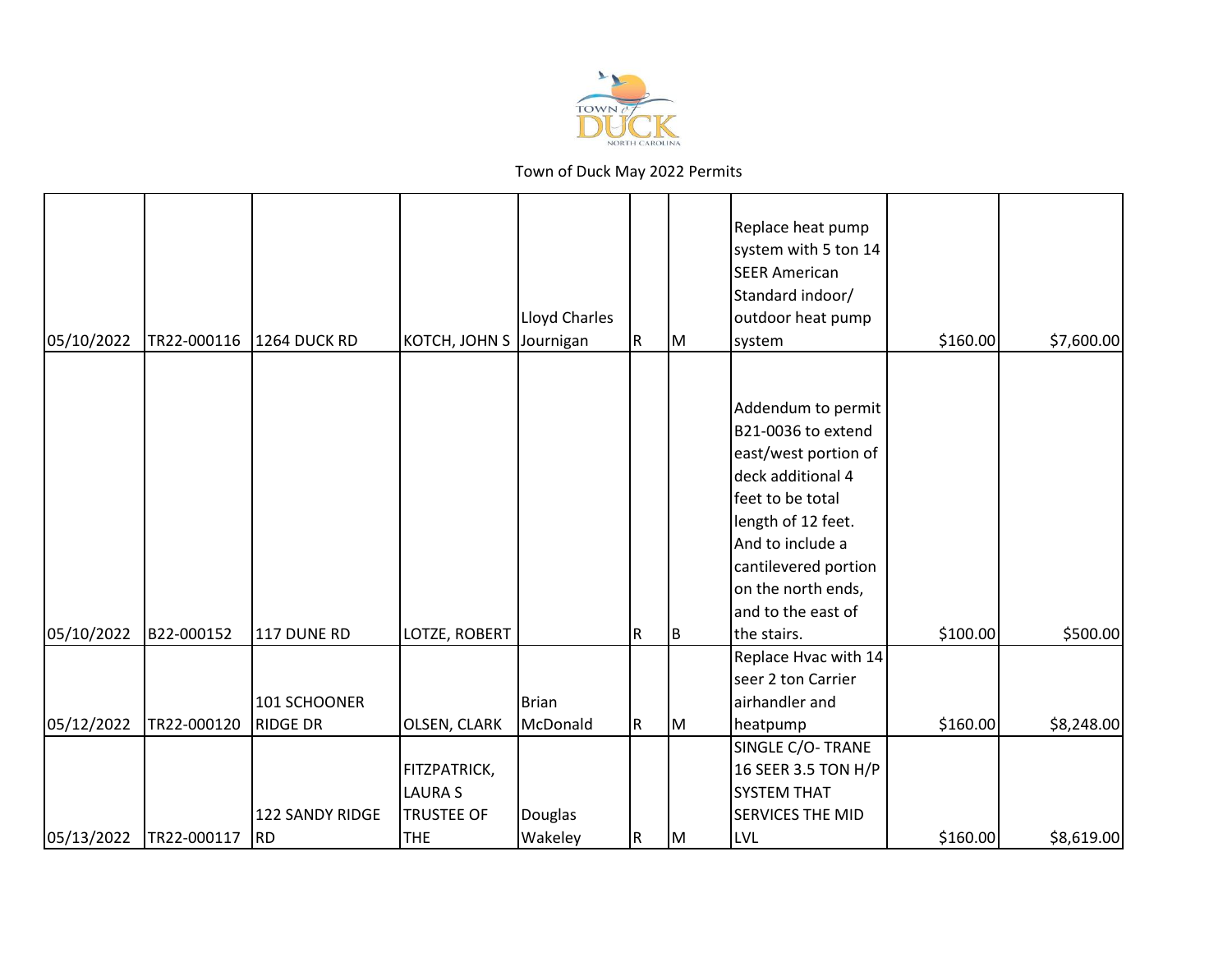

|            |             |                                |                    |                   |             |     | SINGLE C/O- TRANE       |          |             |
|------------|-------------|--------------------------------|--------------------|-------------------|-------------|-----|-------------------------|----------|-------------|
|            |             |                                |                    |                   |             |     | 16 SEER 3.5 TON H/P     |          |             |
|            |             |                                |                    |                   |             |     | <b>SYSTEM THAT</b>      |          |             |
|            |             |                                | <b>DEE</b>         |                   |             |     | <b>SERVICES THE</b>     |          |             |
|            |             |                                | PROPERTIES,        | Douglas           |             |     | <b>UPSTAIRS WITH</b>    |          |             |
| 05/13/2022 | TR22-000118 | 1162 DUCK RD                   | <b>LLC</b>         | Wakeley           | R           | Iм  | <b>DUCT MODS</b>        | \$160.00 | \$10,156.00 |
|            |             |                                |                    |                   |             |     |                         |          |             |
|            |             |                                |                    |                   |             |     | SINGLE H/P C/O          |          |             |
|            |             |                                |                    |                   |             |     | <b>ONLY! TRANE 14</b>   |          |             |
|            |             |                                |                    |                   |             |     | <b>SEER 3TON. REUSE</b> |          |             |
|            |             | 150 FOUR SEASONS LEE, VIRGINIA |                    | Douglas           |             |     | THE EXISTING STAND      |          |             |
| 05/13/2022 | TR22-000119 | <b>LN</b>                      | <b>ANN</b>         | Wakeley           | $\mathsf R$ | IМ  | AND LINE SET            | \$130.00 | \$4,358.00  |
|            |             |                                |                    |                   |             |     |                         |          |             |
|            |             |                                |                    |                   |             |     | Deck boards and Rail    |          |             |
|            |             |                                | KEDZIOR,           |                   |             |     | replacement. No         |          |             |
| 05/13/2022 | B22-000154  | 105 PELICAN WAY                | <b>DENNIS M</b>    | <b>Mike Moran</b> | $\mathsf R$ | ΙB. | change in footprint.    | \$100.00 | \$16,000.00 |
|            |             |                                |                    |                   |             |     |                         |          |             |
|            |             |                                |                    |                   |             |     |                         |          |             |
|            |             |                                |                    |                   |             |     | Replacing deck joist    |          |             |
|            |             |                                |                    |                   |             |     | to be 2"x8" and deck    |          |             |
|            |             |                                |                    |                   |             |     | boards, replacing       |          |             |
|            |             |                                |                    |                   |             |     | steps including         |          |             |
|            |             |                                |                    |                   |             |     | stringers, replacing    |          |             |
|            |             |                                |                    |                   |             |     | deck railings,          |          |             |
|            |             |                                | CHARLOTTESVIL      |                   |             |     | Replacing soffit        |          |             |
|            |             |                                | LE/DUCK            | <b>BKJ</b>        |             |     | around home. No         |          |             |
| 05/16/2022 | B22-000156  | 169 OCEAN WAY                  | <b>PARTN</b>       | Construction      | R.          | Iв. | change to footprint.    | \$100.00 | \$16,900.00 |
|            |             |                                |                    |                   |             |     |                         |          |             |
|            |             |                                |                    | Barrett &         |             |     |                         |          |             |
|            |             |                                |                    | Haber LLC dba     |             |     |                         |          |             |
|            |             |                                | LANOUE,            | Emanuelson &      |             |     | replace 3-8"x8"x16'     |          |             |
| 05/16/2022 | B22-000153  | 125 BAYBERRY DR                | <b>ROBERT J JR</b> | Dad               | R           | B   | deck pilings            | \$100.00 | \$2,400.00  |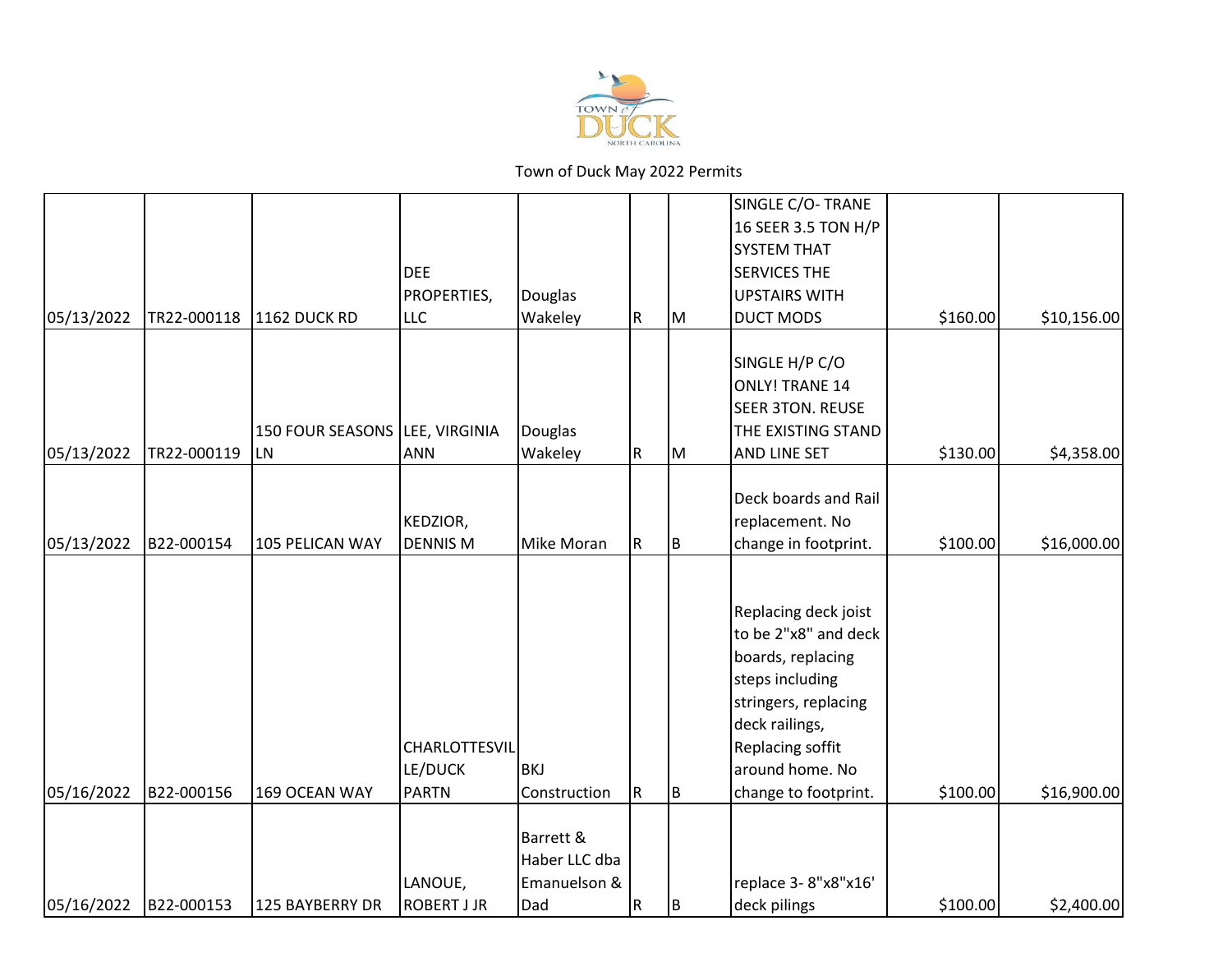

|            |             |                            |                                              | <b>BRS</b>              |   |    |                                                                                                                                                 |          |             |
|------------|-------------|----------------------------|----------------------------------------------|-------------------------|---|----|-------------------------------------------------------------------------------------------------------------------------------------------------|----------|-------------|
|            |             | 152 FOUR SEASONS JEFFRIES, |                                              | <b>ELECTRICAL</b>       |   |    | Wiring of septic                                                                                                                                |          |             |
| 05/16/2022 | TR22-000122 | <b>LN</b>                  | <b>DENISE M</b>                              | <b>INC</b>              | R | E  | system.                                                                                                                                         | \$100.00 | \$3,200.00  |
| 05/17/2022 | B22-000120  | 1171 DUCK RD               | SCARBOROUGH A. Thomas<br>LANE SHOPPES<br>LLC | Construction<br>Co. LLC | С | ΙB | Construct two 10' x<br>21' areas of new<br>decking, including<br>installation of four<br>8"x8" s near center<br>of property.                    | \$324.00 | \$17,000.00 |
| 05/18/2022 | TN22-000003 | <b>1209 DUCK</b>           | <b>CAPE OIL</b><br><b>CORPORATION</b>        | Scott Foster            | C |    | Temporary tent to<br>be placed over the<br>stage at Coastal<br>Cravings/Tap Shack                                                               | \$200.00 | \$1,600.00  |
| 05/18/2022 | TR22-000121 | 152 CHEROKEE CT            | BOOGALOO,<br>LLC                             | Douglas<br>Wakeley      | R | ΙM | SINGLE C/O-INSTALL<br>A MITSUBISHI<br><b>SMART MULTI ZONE</b><br>DUCTLESS 4-TON H/P<br>SYSTEM WITH NEW<br><b>STANDS AND DUCT</b><br><b>MODS</b> | \$160.00 | \$18,951.00 |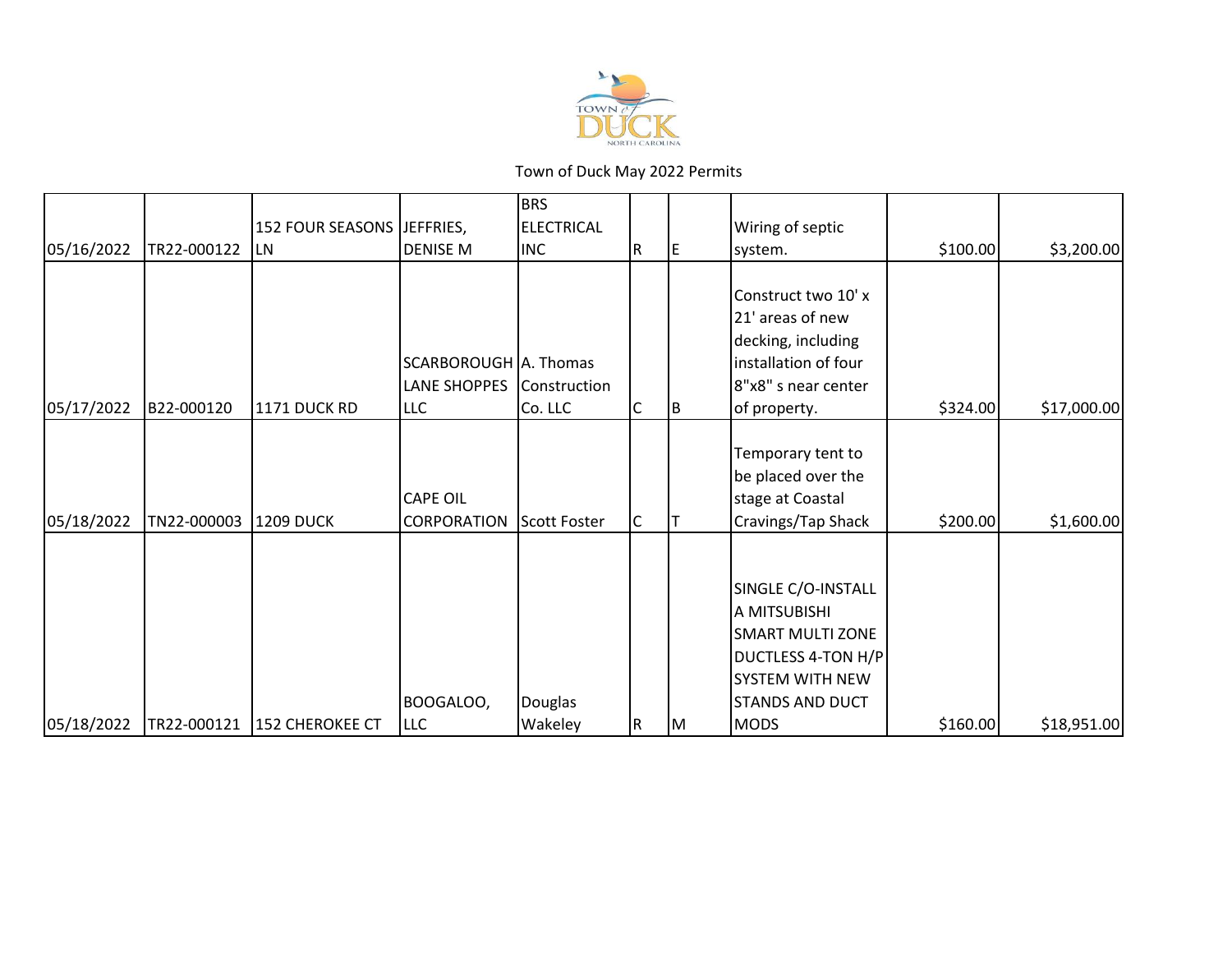

| 05/19/2022 | B22-000134  | 107 MARLIN DR                       | MCINTEE,<br><b>MATTHEW</b>    | Liberty<br>Property<br>Services, LLC | R  | ΙB | Rebuild stairs &<br>stringers to crow's<br>nest. Rebuild ground<br>level stairs &<br>stringers. Rebuild all<br>railings. 4" x 4" posts<br>will not be notched,<br>and placed inside of<br>bands. 338' of<br>railings being<br>replaced. | \$200.00 | \$14,300.00 |
|------------|-------------|-------------------------------------|-------------------------------|--------------------------------------|----|----|-----------------------------------------------------------------------------------------------------------------------------------------------------------------------------------------------------------------------------------------|----------|-------------|
|            |             |                                     |                               |                                      |    |    |                                                                                                                                                                                                                                         |          |             |
| 05/19/2022 | B21-000337  | <b>140 CHRISTOPHER</b><br><b>DR</b> | VANDERBEEK,<br><b>KEITH D</b> | Ben Hitchcock<br>Construction        | R  | ΙB | Replace 432 sq. ft. of<br>decking, handrails<br>and stairs.                                                                                                                                                                             | \$100.00 | \$7,800.00  |
|            |             |                                     |                               |                                      |    |    | Replace Hvac with 14<br>seer 3 ton carrier                                                                                                                                                                                              |          |             |
|            |             | 139 North SNOW                      | MCMASTER,                     | Brian                                |    |    | airhandler and                                                                                                                                                                                                                          |          |             |
| 05/19/2022 | TR22-000125 | <b>GEESE DR</b>                     | <b>RICHARD E</b>              | McDonald                             | R. | IМ | heatpump                                                                                                                                                                                                                                | \$160.00 | \$7,095.00  |
|            |             |                                     |                               |                                      |    |    | 22' X 22' Pool cabana                                                                                                                                                                                                                   |          |             |
|            |             |                                     |                               |                                      |    |    | with outdoor                                                                                                                                                                                                                            |          |             |
|            |             |                                     |                               | <b>TESSITURA,</b>                    |    |    | fireplace and                                                                                                                                                                                                                           |          |             |
| 05/19/2022 | B22-000150  | 1410 DUCK RD                        | <b>TESSITURA LLC</b>          | <b>ILLC</b>                          | R  | B  | chimney.                                                                                                                                                                                                                                | \$493.95 | \$56,000.00 |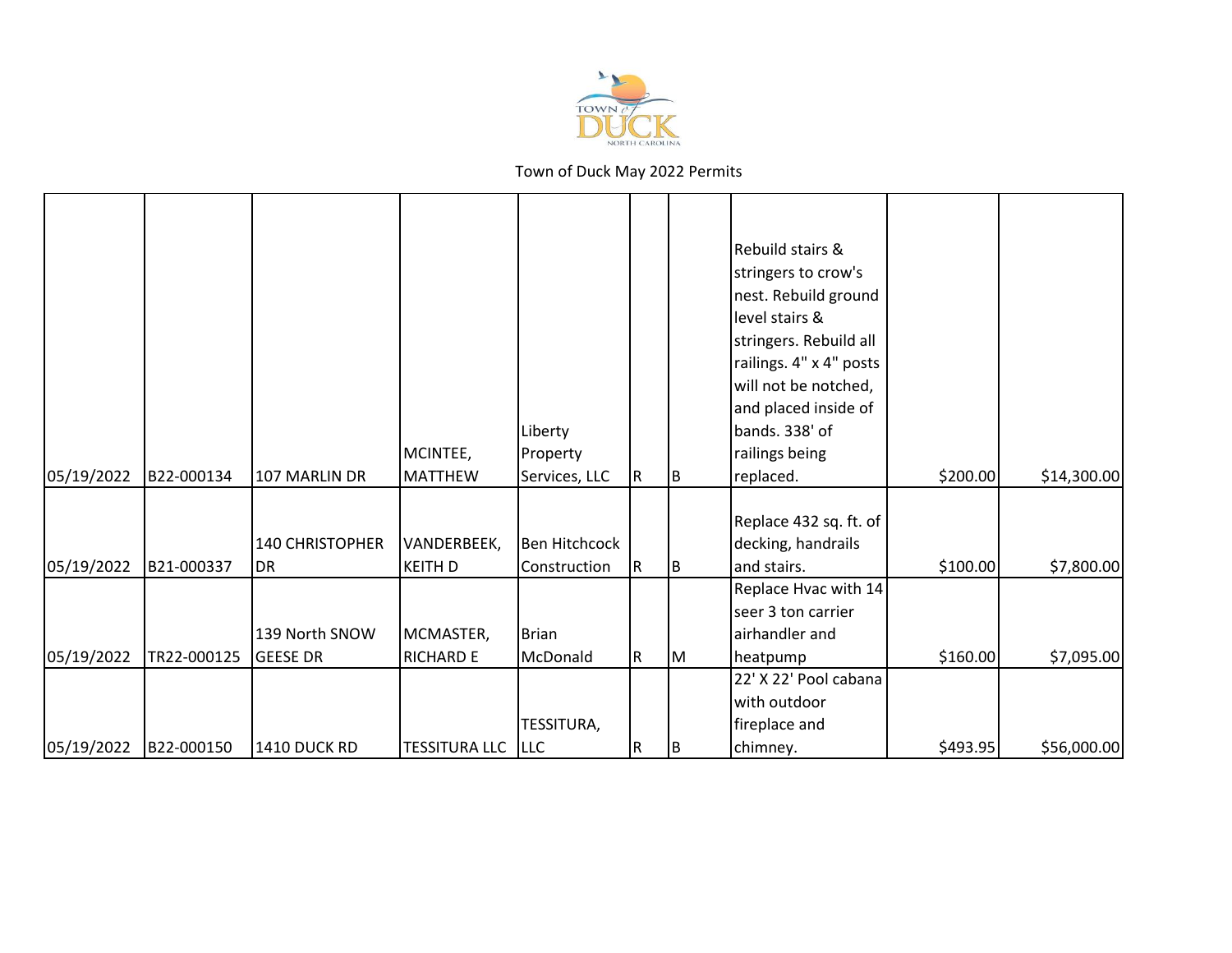

|            |             |                                     | JONES,<br><b>VIRGINIA</b>      | Olin Finch &                                            |           |     | Remodel of existing<br>kitchen. Replacing<br>cabinets and counter<br>tops. No P.M.E<br>changes incidental<br>fixture replacement |          |             |
|------------|-------------|-------------------------------------|--------------------------------|---------------------------------------------------------|-----------|-----|----------------------------------------------------------------------------------------------------------------------------------|----------|-------------|
| 05/20/2022 | B22-000159  | 131 OLDE DUCK RD                    | <b>BYRUM</b>                   | Co.                                                     | R         | ΙB. | by trades                                                                                                                        | \$110.00 | \$26,600.00 |
| 05/20/2022 | LD22-000012 | 107 DUCK RIDGE<br><b>VILLAGE CT</b> | RILEY, SHAWN<br>M.             | Sandy Bottom<br>Homes                                   | ${\sf R}$ | B   | Remove and replace<br>existing concrete<br>driveway. No change<br>to coverage or<br>footprint.                                   | \$25.00  | \$4,000.00  |
| 05/20/2022 | TR22-000128 | 131 W SEA HAWK<br>DR                | STEVENS,<br><b>MICHAEL J</b>   | Susan or Elaine<br>Master<br>Heating &<br>Cooling, Inc. | ${\sf R}$ | IE. | Replace 1.5 ton, 14<br>SEER, R410a, Lennox<br>heat pump system<br>for top level                                                  | \$160.00 | \$7,100.00  |
| 05/23/2022 | TR22-000129 | 102 FLIGHT DR                       | VALLADE,<br><b>FREDERICK J</b> | Joe Simpson                                             | R         | lм  | Replace downstairs<br>with 1.5 ton split<br>system heat pump<br>and air handler                                                  | \$160.00 | \$7,870.00  |
| 05/23/2022 | TR22-000126 | 106 South BAUM<br>TRL               | GROHOWSKI,<br>LEO              | Alan Sanchez                                            | R         | lм  | Replacement of mid<br>level HVAC system (3<br>ton 14 Seer)                                                                       | \$160.00 | \$7,699.00  |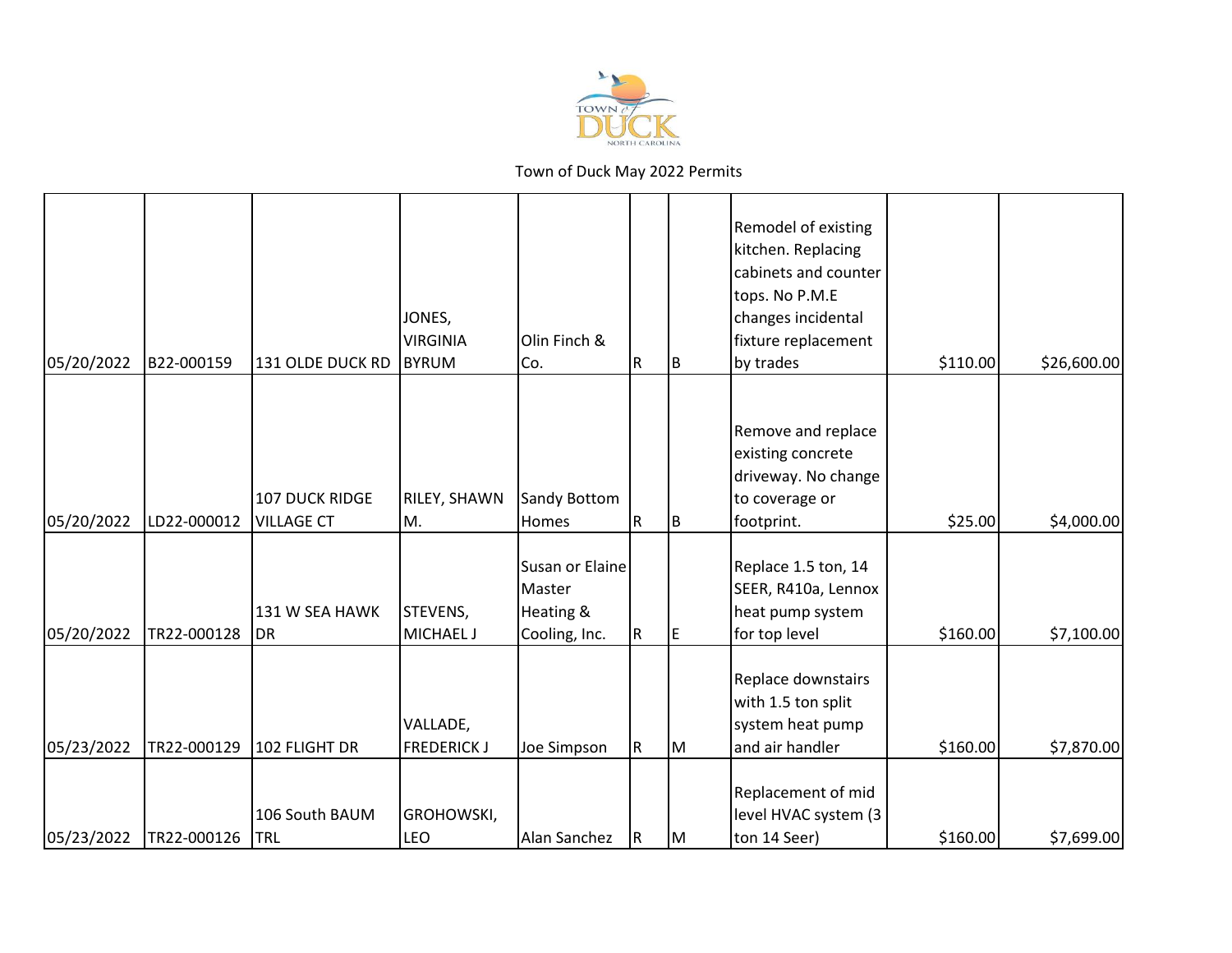

|            |             |                         |                      |               |             |    | Replacement of             |          |             |
|------------|-------------|-------------------------|----------------------|---------------|-------------|----|----------------------------|----------|-------------|
|            |             |                         |                      |               |             |    | <b>HVAC system serving</b> |          |             |
|            |             | 101 BUFFELL HEAD        | ABDALLAH,            |               |             |    | mid-level and ground       |          |             |
| 05/23/2022 | TR22-000127 | <b>RD</b>               | ADEL Z               | Alan Sanchez  | $\mathsf R$ | M  | level.                     | \$220.00 | \$16,178.00 |
|            |             |                         |                      |               |             |    | Replacement of             |          |             |
|            |             |                         |                      |               |             |    | HVAC system serving        |          |             |
|            |             |                         | LANMAN,              |               |             |    | mid-level master           |          |             |
| 05/23/2022 | TR22-000123 | 131 MARTIN LN           | <b>MICHAEL P</b>     | Alan Sanchez  | R           | Iм | bedroom.                   | \$280.00 | \$6,359.00  |
|            |             |                         |                      |               |             |    |                            |          |             |
|            |             |                         |                      |               |             |    |                            |          |             |
|            |             |                         |                      |               |             |    | Replace existing heat      |          |             |
|            |             |                         |                      |               |             |    | pump with American         |          |             |
|            |             |                         |                      | Lloyd Charles |             |    | Standard 4 ton 14          |          |             |
| 05/23/2022 | TR22-000124 | 106 PELICAN WAY         | LANGE, PHILIP J      | Journigan     | ${\sf R}$   | Iм | SEER heat pump only        | \$130.00 | \$3,800.00  |
|            |             |                         |                      |               |             |    |                            |          |             |
|            |             |                         |                      |               |             |    |                            |          |             |
|            |             |                         |                      |               |             |    | Replacement of             |          |             |
|            |             |                         |                      |               |             |    | existing hvac systems      |          |             |
|            |             |                         |                      |               |             |    | : lower level with a       |          |             |
|            |             |                         |                      |               |             |    | Trane 4 ton heat           |          |             |
|            |             |                         |                      |               |             |    | pump & matching air        |          |             |
|            |             |                         |                      |               |             |    | handler. Top floor:        |          |             |
|            |             |                         |                      |               |             |    | replace existing           |          |             |
|            |             |                         |                      |               |             |    | HVAC with a new            |          |             |
|            |             |                         |                      |               |             |    | 14seer 2.5 ton heat        |          |             |
|            |             | 110 DUCK HUNT           | OAK HAVEN NC Rebecca |               |             |    | pump with matching         |          |             |
| 05/23/2022 | TR22-000090 | <b>CLUBLN</b>           | <b>LLC</b>           | Sudduth       | ${\sf R}$   | M  | air handler                | \$220.00 | \$17,206.00 |
|            |             |                         |                      | House         |             |    |                            |          |             |
|            |             | <b>152 FOUR SEASONS</b> | JEFFRIES,            | Engineering,  |             |    |                            |          |             |
| 05/23/2022 | LD22-000011 | <b>LN</b>               | <b>DENISE M</b>      | P.C.          | ${\sf R}$   | B  | Septic Repair              | \$25.00  | \$28,900.00 |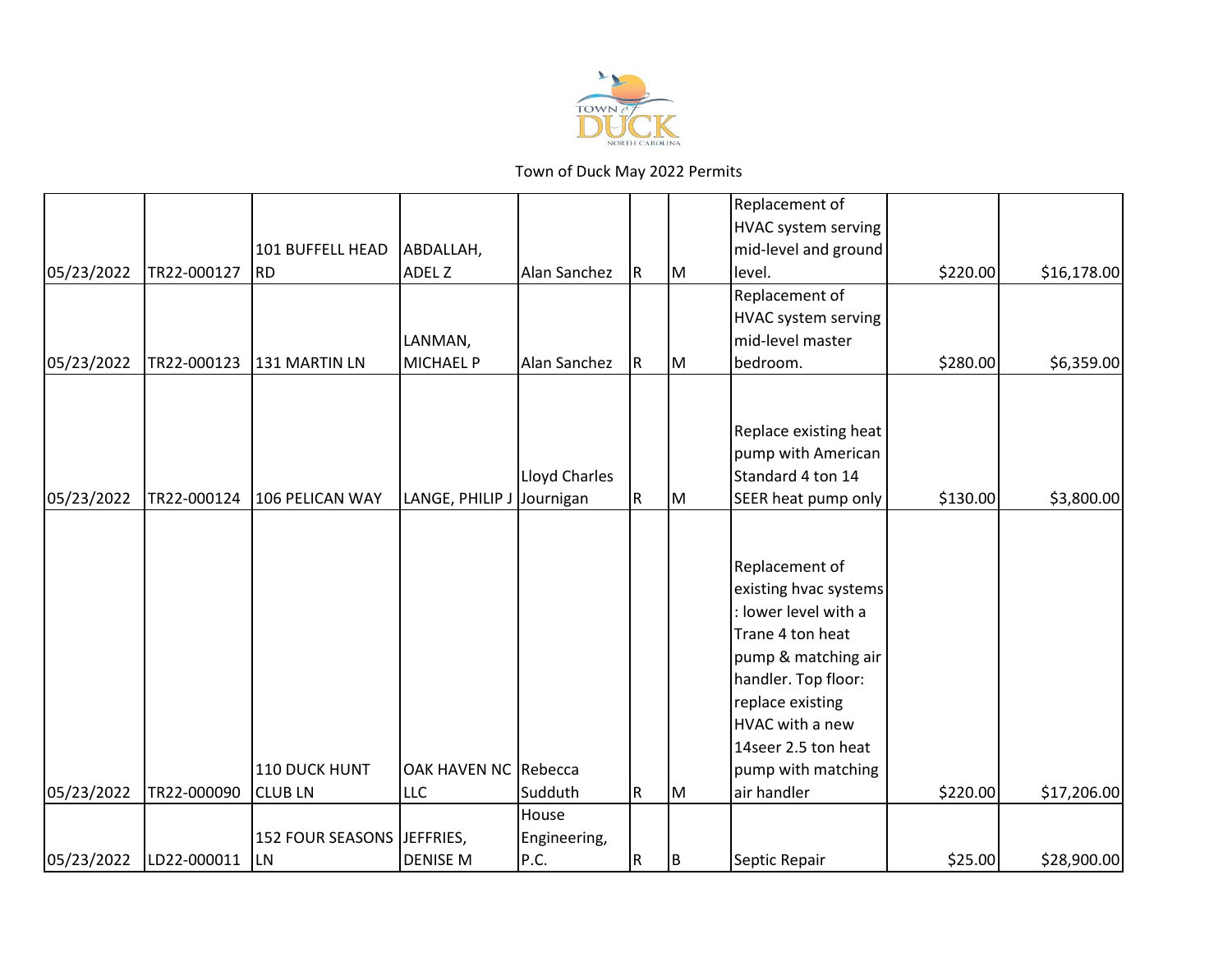

|            |             |                                         |                     | <b>The</b>      |             |    | Replace all deck<br>boards, hand rails,<br>railings, and one stair |          |             |
|------------|-------------|-----------------------------------------|---------------------|-----------------|-------------|----|--------------------------------------------------------------------|----------|-------------|
|            |             |                                         | MASTERSON,          | Professional    |             |    | case. No Change in                                                 |          |             |
| 05/24/2022 | B22-000160  | 154 OCEAN WAY                           | <b>LUANN B</b>      | Handyman        | R           | B  | footprint.                                                         | \$165.00 | \$25,000.00 |
|            |             |                                         |                     |                 |             |    | Remodel three                                                      |          |             |
|            |             |                                         |                     |                 |             |    | bathrooms. One                                                     |          |             |
|            |             |                                         |                     |                 |             |    | bathroom has a tile                                                |          |             |
|            |             |                                         | GROOM,              |                 |             |    | shower with LVT on                                                 |          |             |
|            |             |                                         | <b>CHARLES F</b>    | KICZ            |             |    | floors. New Faucets                                                |          |             |
| 05/26/2022 | B22-000162  | 1110 TIDES DR                           | <b>TRUSTEE</b>      | Maintenance     | R           | ΙB | and toilets.                                                       | \$260.00 | \$25,000.00 |
|            |             |                                         |                     |                 |             |    | Temporary tent for                                                 |          |             |
|            |             |                                         | <b>ALLIS</b>        |                 |             |    | <b>Barr-ee Station</b>                                             |          |             |
| 05/26/2022 | TN22-000005 | <b>1240 DUCK RD</b>                     | <b>HOLDINGS LLC</b> | Maggie Cox      | C           | IΤ | $(5/26/22 - 5/30/22)$                                              | \$100.00 | \$750.00    |
|            |             |                                         | LAW, DOUGLAS        |                 |             |    | Installing Solar on a                                              |          |             |
| 05/26/2022 | TR22-000109 | 106 BAYBERRY DR                         |                     | Paul Kueck      | ${\sf R}$   | E  | new property                                                       | \$130.00 | \$12,367.00 |
|            |             |                                         |                     |                 |             |    |                                                                    |          |             |
|            |             |                                         |                     |                 |             |    | Change 2 outside                                                   |          |             |
|            |             |                                         |                     |                 |             |    | 200 Amp                                                            |          |             |
|            |             |                                         | LANHAM,             |                 |             |    | Disconnects. Install                                               |          |             |
|            |             | 180 OCEAN WAY                           | <b>MILLIE K</b>     |                 |             |    | circuit and hook up                                                |          |             |
| 05/26/2022 | TR22-000134 | Court                                   | <b>TRUSTEES</b>     | Kyle Mcdowell R |             | E  | pool heater.                                                       | \$130.00 | \$3,000.00  |
|            |             |                                         |                     |                 |             |    | Replace Hvac with 14                                               |          |             |
|            |             |                                         |                     |                 |             |    | seer 3 ton Daikin                                                  |          |             |
|            |             | 142 CHRISTOPHER                         | MCCUSKER,           | Brian           |             |    | airhandler and                                                     |          |             |
| 05/26/2022 | TR22-000139 | DR                                      | <b>ERIC</b>         | McDonald        | ${\sf R}$   | M  | heatpump                                                           | \$160.00 | \$7,259.00  |
|            |             |                                         |                     |                 |             |    | Replace Hvac with 14                                               |          |             |
|            |             |                                         |                     |                 |             |    | seer 2 ton Carrier                                                 |          |             |
|            |             |                                         | WILLIAMS,           | <b>Brian</b>    |             |    | airhandler and                                                     |          |             |
| 05/26/2022 |             | TR22-000138 106 E SEA HAWK DR PRESTON L |                     | McDonald        | $\mathsf R$ | lм | heatpump                                                           | \$160.00 | \$5,625.00  |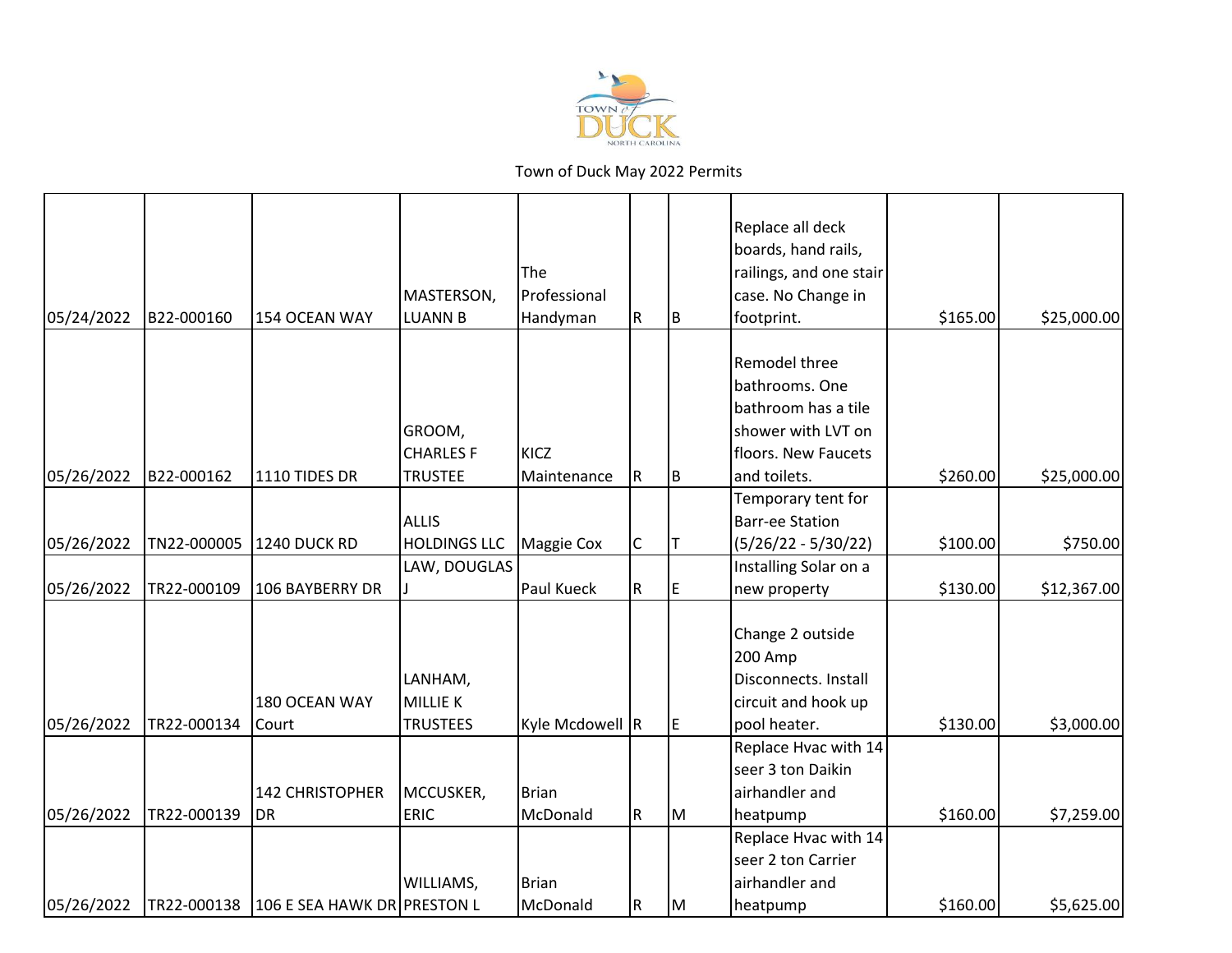

|            |             |                        |                   |              |             |    | Replace Hvac with 14      |          |             |
|------------|-------------|------------------------|-------------------|--------------|-------------|----|---------------------------|----------|-------------|
|            |             |                        |                   |              |             |    | seer 3 ton Daikin         |          |             |
|            |             | <b>126 CHRISTOPHER</b> | VIOLA, JOSEPH     | Brian        |             |    | airhandler and            |          |             |
| 05/26/2022 | TR22-000135 | <b>DR</b>              | A                 | McDonald     | R           | Iм | heatpump                  | \$160.00 | \$8,463.00  |
|            |             |                        |                   |              |             |    | Replace Hvac with 14      |          |             |
|            |             |                        |                   |              |             |    | seer 3 ton Carrier        |          |             |
|            |             | 111 SEA COLONY         | PIRONE,           | Brian        |             |    | airhandler and            |          |             |
| 05/26/2022 | TR22-000136 | <b>DR</b>              | <b>JEFFREY V</b>  | McDonald     | $\mathsf R$ | Iм | heatpump                  | \$160.00 | \$7,845.00  |
|            |             |                        |                   |              |             |    | Replacement of            |          |             |
|            |             | 124 SHIPS WATCH        | SHIPS WATCH,      |              |             |    | HVAC system (2 ton        |          |             |
| 05/27/2022 | TR22-000130 | <b>DR</b>              | <b>LLC</b>        | Alan Sanchez | $\mathsf R$ | Iм | 15 Seer)                  | \$160.00 | \$8,208.00  |
|            |             |                        |                   |              |             |    |                           |          |             |
|            |             |                        |                   |              |             |    | DOUBLE C/O TRANE          |          |             |
|            |             |                        |                   |              |             |    | 16 SEER 3.5 TON H/P       |          |             |
|            |             |                        |                   |              |             |    | <b>SYSTEM THAT</b>        |          |             |
|            |             |                        |                   |              |             |    | <b>SERVICES THE</b>       |          |             |
|            |             |                        |                   |              |             |    | <b>UPSTAIRS. TRANE 16</b> |          |             |
|            |             |                        |                   |              |             |    | SEER 2.5 H/P SYSTEM       |          |             |
|            |             |                        | HORNBLOW,         |              |             |    | THAT SERVICES THE         |          |             |
|            |             |                        | <b>MICHAEL</b>    | Douglas      |             |    | MID LVL. NEW              |          |             |
| 05/27/2022 | TR22-000131 | 114 BUNTING LN         | <b>TRUSTEES</b>   | Wakeley      | $\mathsf R$ | IМ | STAND. DUCT MODS          | \$160.00 | \$19,993.00 |
|            |             |                        |                   |              |             |    | <b>INSTALL A</b>          |          |             |
|            |             |                        |                   |              |             |    | <b>MITSUBISHI</b>         |          |             |
|            |             |                        | RONDINELLI,       | Douglas      |             |    | <b>DUCTLESS MINI</b>      |          |             |
| 05/27/2022 | TR22-000132 | 106 JASMINE CT         | <b>VICTOR M</b>   | Wakeley      | $\mathsf R$ | Iм | SPLIT.                    | \$160.00 | \$7,655.00  |
|            |             |                        |                   |              |             |    | SINGLE C/O TRANE          |          |             |
|            |             |                        |                   |              |             |    | 16 SEER 3-TON H/P         |          |             |
|            |             |                        |                   |              |             |    | <b>SYSTEM THAT</b>        |          |             |
|            |             |                        | TOLLEFSON,        | Douglas      |             |    | <b>SERVICES THE MID</b>   |          |             |
| 05/27/2022 | TR22-000133 | 107 WAXWING LN         | <b>LINDA TTEE</b> | Wakeley      | ${\sf R}$   | Iм | <b>LVL</b>                | \$130.00 | \$8,417.00  |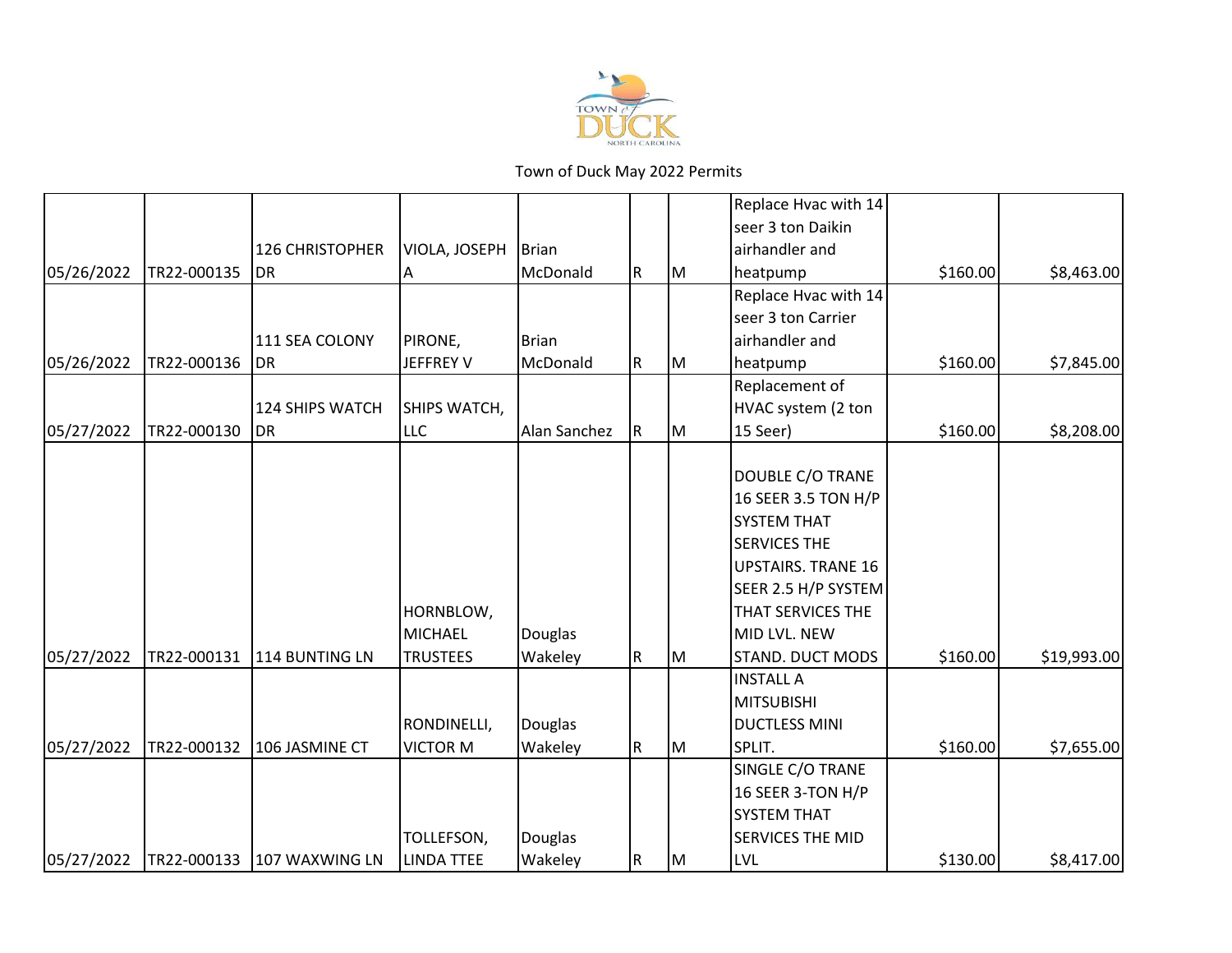

|                     |                |                 |                       |                |             |          | Construct new 12' x    |            |              |
|---------------------|----------------|-----------------|-----------------------|----------------|-------------|----------|------------------------|------------|--------------|
|                     |                |                 |                       |                |             |          | 12' dune deck with 4   |            |              |
|                     |                |                 |                       |                |             |          | foot walkway as        |            |              |
|                     |                |                 | <b>GEORGETOWN</b>     |                |             |          | directed by CAMA       |            |              |
|                     |                |                 | <b>SANDS</b>          | Harrell        |             |          | Minor Permit at        |            |              |
| 05/31/2022          | B22-000164     | O DUCK RD       | <b>PROPERTY</b>       | Construction   | $\mathsf C$ | <b>B</b> | Georgetown Sands.      | \$100.00   | \$77,215.00  |
|                     |                |                 |                       |                |             |          | Replace Hvac with 14   |            |              |
|                     |                |                 |                       |                |             |          | seer 1.5 ton and 2     |            |              |
|                     |                |                 |                       |                |             |          | ton Carrier            |            |              |
|                     |                |                 | CRAVEN,               | <b>Brian</b>   |             |          | airhandlers and        |            |              |
| 05/31/2022          | TR22-000143    | 111 SEA TERN DR | <b>GEORGE D</b>       | McDonald       | $\mathsf R$ | Iм       | heatpumps              | \$220.00   | \$12,496.00  |
|                     |                |                 |                       |                |             |          |                        |            |              |
|                     |                |                 |                       |                |             |          | Install inground       |            |              |
|                     |                |                 |                       |                |             |          | fiberglass pool. Steps |            |              |
|                     |                |                 |                       |                |             |          | leading to pool,       |            |              |
|                     |                |                 |                       |                |             |          | concrete pool pad      |            |              |
|                     |                |                 |                       | Carolina Beach |             |          | and vinyl fence/pool   |            |              |
| 05/31/2022          | B22-000163     | 126 PINTAIL DR  | ADAMS, GARTH Builders |                | $\mathsf R$ | Iв.      | barrier.               | \$310.00   | \$87,681.00  |
| <b>Total All</b>    |                |                 |                       |                |             |          |                        |            |              |
| Permits             | 58             |                 |                       |                |             |          |                        | \$8,937.95 | \$826,773.00 |
| Building            |                |                 |                       |                |             |          |                        |            |              |
| Permits             | 20             |                 |                       |                |             |          |                        | \$3,207.95 | \$480,671.00 |
| Land<br>Disturbance |                |                 |                       |                |             |          |                        |            |              |
| Permit              | $\overline{c}$ |                 |                       |                |             |          |                        | \$50.00    | \$32,900.00  |
| <b>Tent Permit</b>  | $\overline{2}$ |                 |                       |                |             |          |                        | \$300.00   | \$2,350.00   |
|                     |                |                 |                       |                |             |          |                        |            |              |
| Trade Permit        | 34             |                 |                       |                |             |          |                        | \$5,380.00 | \$310,852.00 |